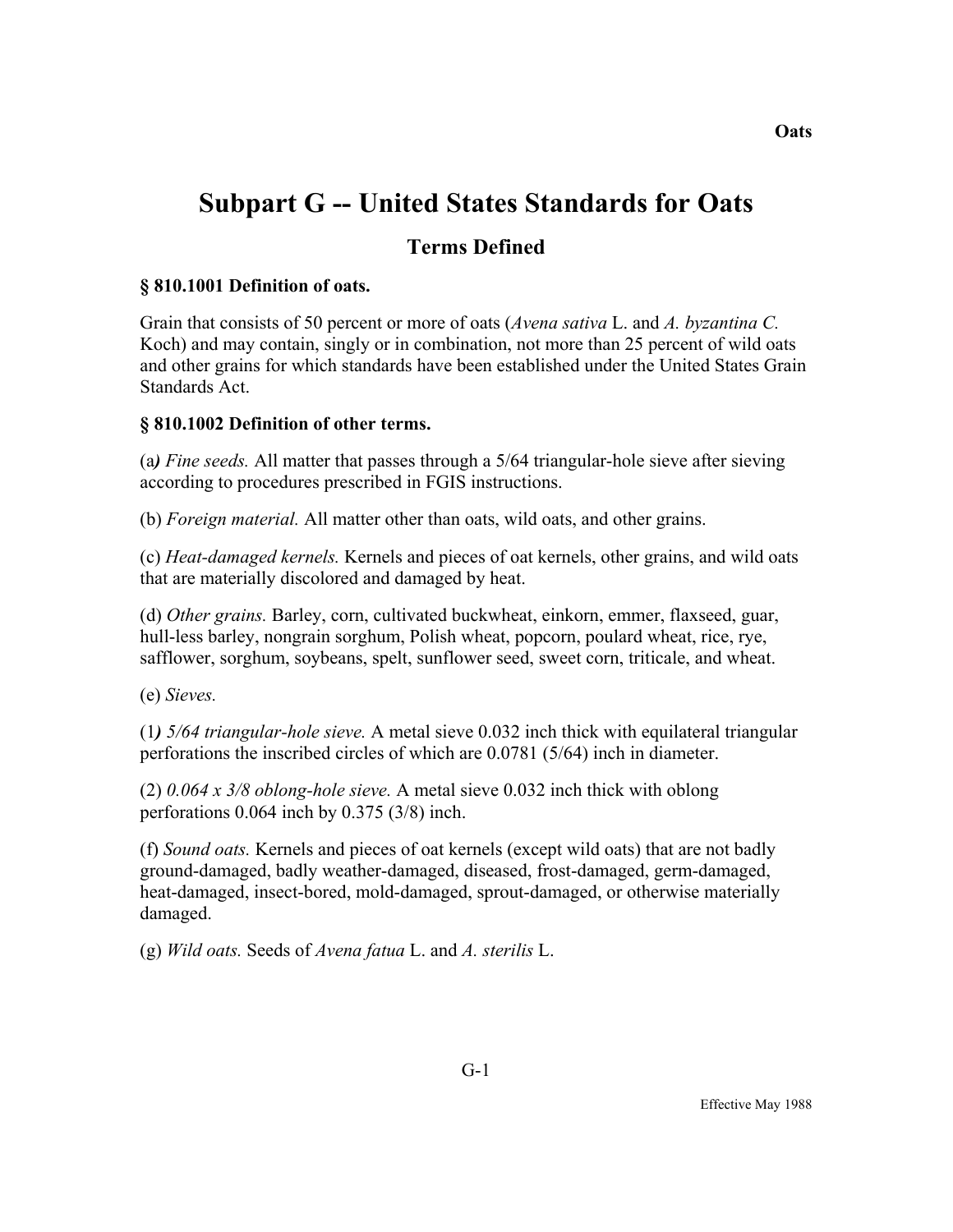# **Principles Governing the Application of Standards**

#### **§ 810.1003 Basis of determination.**

Other determinations not specifically provided for under the general provisions are made on the basis of the grain as a whole.

## **Grades and Grade Requirements**

#### **§ 810.1004 Grades and grade requirements for oats.**

|                             | Minimum limits- |            | Maximum limits- |           |           |
|-----------------------------|-----------------|------------|-----------------|-----------|-----------|
|                             |                 |            | Heat-           |           |           |
|                             | Test weight     |            | damaged         | Foreign   |           |
| Grade                       | per bushel      | Sound oats | kernels         | material  | Wild oats |
|                             | (pounds)        | (percent)  | (percent)       | (percent) | (percent) |
| <b>U.S. No. 1</b>           | 36.0            | 97.0       | 0.1             | 2.0       | 2.0       |
| U.S. No. 2                  | 33.0            | 94.0       | 0.3             | 3.0       | 3.0       |
| U.S. No. $3^{\frac{1}{2}}$  | 30.0            | 90.0       | 1.0             | 4.0       | 5.0       |
| U.S. No. $4^{\frac{2l}{2}}$ | 27.0            | 80.0       | 3.0             | 5.0       | 10.0      |

U.S. Sample grade--

U.S. Sample grade are oats which:

(a) Do not meet the requirements for the grades U.S. Nos. 1, 2, 3, or 4; or

(b) Contain 8 or more stones which have an aggregate weight in excess of 0.2 percent of the sample weight, 2 or more pieces of glass, 3 or more crotalaria seeds (*Crotalaria* spp.), 2 or more castor beans (*Ricinus communis* L.), 4 or more particles of an unknown foreign substance(s) or a commonly recognized harmful or toxic substance(s), 8 or more cocklebur (*Xanthium* spp.) or similar seeds singly or in combination, 10 or more rodent pellets, bird droppings, or equivalent quantity of other animal filth per 1-1/8 to 1-1/4 quarts of oats; or

(c) Have a musty, sour, or commercially objectionable foreign odor (except smut or garlic odor); or

(d) Are heating or otherwise of distinctly low quality.

 $\frac{1}{2}$ 

**Oats** 

 $1/$  Oats that are slightly weathered shall be graded not higher than U.S. No. 3.

 $^{2}$  Oats that are badly stained or materially weathered shall be graded not higher than U.S. No. 4.